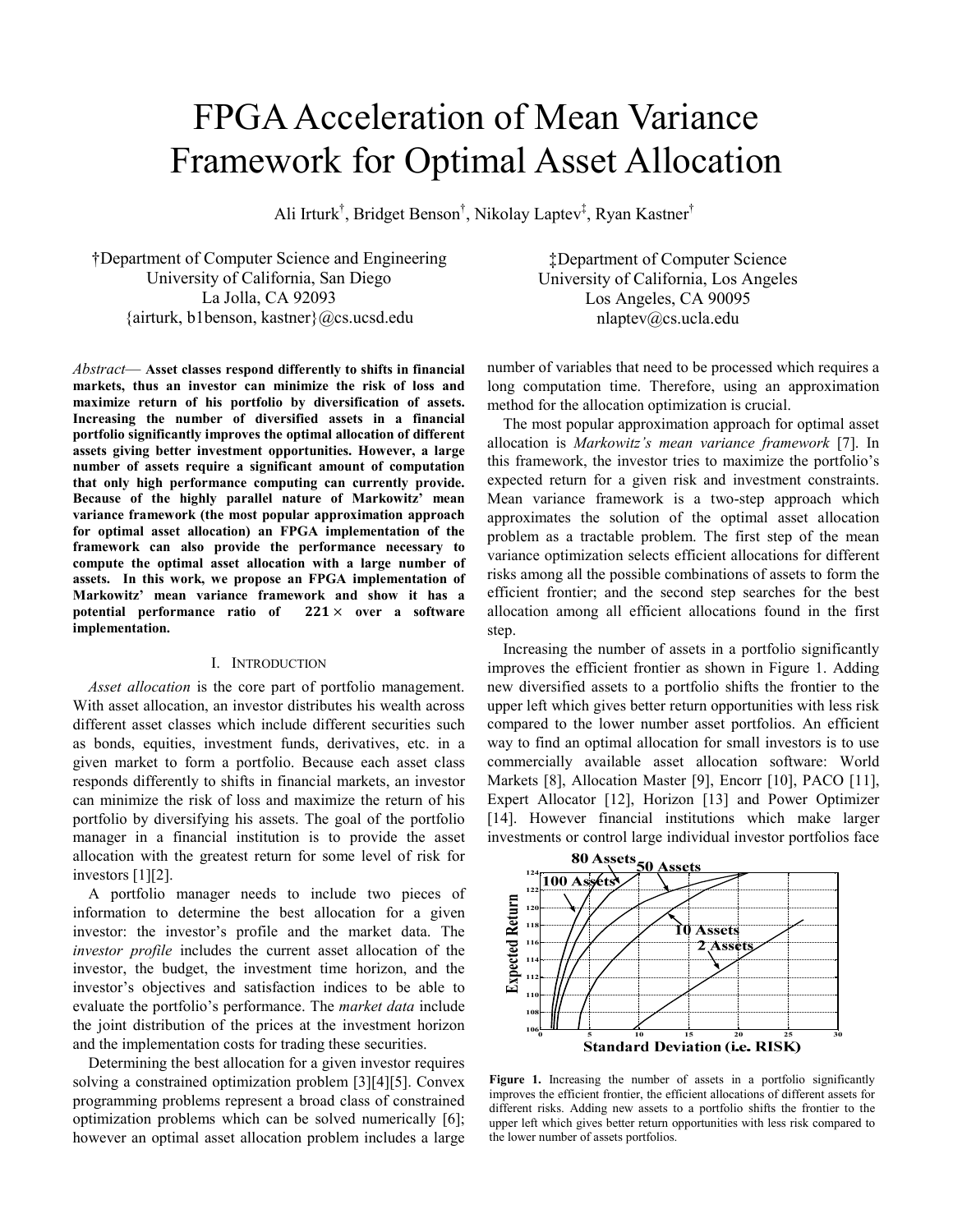more complicated problems to obtain the optimal asset allocation. Their higher number of assets and more complex diversification require significant computation that currently only high performance computing can provide.

The addition of FPGAs to the existing high performance computers can boost the application performance and design flexibility. The mean variance framework's inherent parallelism (due to many matrix computations and its use of Monte Carlo simulations) and its need for reprogramability (to allow for modifications based on different investor characteristics) make the framework an ideal candidate for an FPGA implementation. There are some previous works which consider the hardware acceleration of different financial problems, mainly concentrated on Monte-Carlo simulations, [15-21]. Zhang et al. [15] and Morris et al. [16] focused on single option pricing where Kaganov et al. [21] considered credit derivative pricing. Also interest rates and Value-at-Risk simulations are being considered by Thomas et al. in [17] and [18]. To the best of our knowledge, we are the first to propose hardware acceleration of the mean variance framework for optimal asset allocation using FPGAs.

Our major contributions are:

- A detailed description of the mean variance framework for optimal asset allocation, incorporating investor objectives and satisfaction indices used in practical implementations;
- Identification of bottlenecks for the mean variance framework which can be adapted to work in hardware;
- Design of the proposed hardware for the FPGA implementation of the mean variance framework;
- A study of potential performance improvements through simulations of the hardware architectures and a comparison between a software implementation running on two 2.4 Ghz Pentium-4 CPUs, and an FPGA architecture, showing potential performance ratios of  $9.6 \times$  and 221  $\times$  for different steps.

The rest of the paper is organized as follows: In section II, we describe the steps of the mean variance framework used for optimal asset allocation. In section III, we present our proposed implementation of the mean variance framework. Section IV presents our results in terms of timing and throughput and compares these results with a purely software

implementation. We conclude and present future work in section V.

## II. THE MEAN VARIANCE FRAMEWORK FOR OPTIMAL ASSET ALLOCATION

In this section, we present the mean variance framework for optimal asset allocation. The framework is a popular two-step approach used in all practical asset allocation applications. Step 1 selects efficient allocations among all the possible combinations of assets and computes the efficient frontier. Step 2 performs a search for the best among the efficient allocations using Monte-Carlo simulations. We divide our discussion of the framework into three sections (shown in Figure 2): **A.** The computation of inputs required for Step 1 of the mean variance framework, **B.** Step 1 of the mean variance framework, and **C.** Step 2 of the mean variance framework. Note that all equations listed in the following subsections are found in [1] unless otherwise specified.

# *A. Computation of the Required Inputs*

The expected values of the market vector  $E\{M\}$  and the respective covariance matrix  $Cov{M}$  are needed as inputs to the mean variance framework. Calculating these inputs requires the use of already known publically available data: prices, standard deviation, and covariances plus the investor's objective, number of securities, *Ns,* reference allocation and horizon  $\tau$  (as shown in Figure 2 (a)). Calculating  $E\{M\}$  and  $Cov{M}$  using these investor and market parameters requires the 5 stage procedure (shown in Figure 3) explained in detail below  $[1]$ .

# *1. Detection of the invariants*,  $X_{t, \tilde{\tau}}$

Invariants are identical repetitions in the market within a given estimation interval,  $\tilde{\tau}$ . The estimation interval,  $\tilde{\tau}$ , is different than the horizon  $\tau$ , which was mentioned before. The estimation interval,  $\tilde{\tau}$ , refers to the time which we suspect a repetition in data, where investment horizon,  $\tau$ , refers to the time the investor plans to invest. Detection of the invariants is an essential step and linear return of stocks  $L_{t,\tilde{\tau}} = \frac{P_t}{P_{t-\tau}} - 1$ , or compounded return of stocks  $C_{t,\tau} = \ln\left(\frac{P_t}{P_{t-\tau}}\right)$  can be used as invariants for the market. We chose to use compounded return of stocks.



**Figure 2.** The required steps for optimal asset allocation are shown in (a), (b) and (c). After the required inputs to the mean variance are generated in (a), computation of the efficient frontier and determination of the highest utility portfolio are shown in (b) and (c) respectively. This figure also presents the inputs and outputs provided to the user.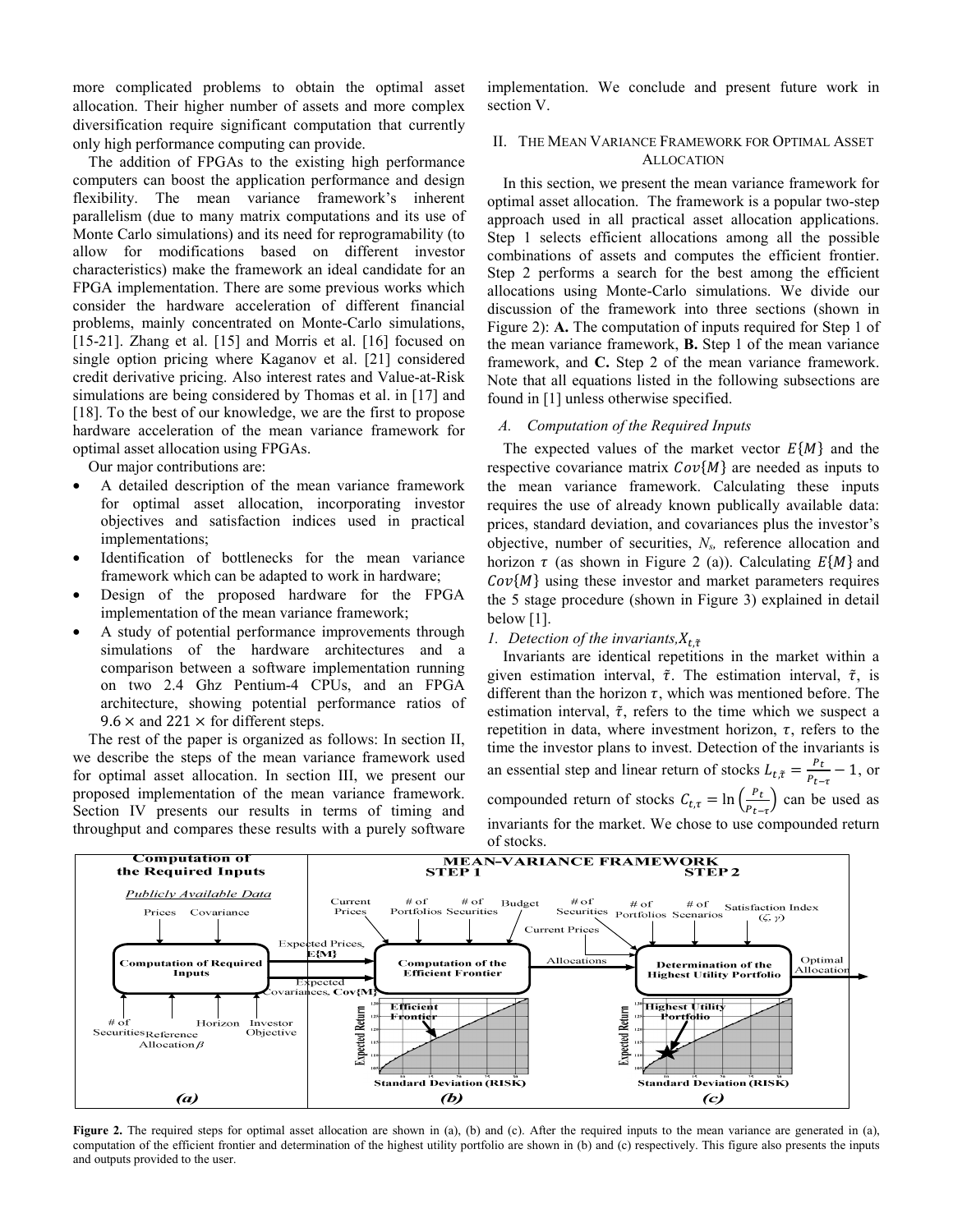#### *2. Determination of the distribution of the invariants*

We can determine the distribution of the invariants based on estimators (maximum likelihood estimators, nonparametric estimators etc.) based on current market information. As an example, we assume that the invariants  $X_{t,\tilde{\tau}} = C_{t,\tilde{\tau}}$  are multivariate normal distribution with  $N(\hat{\mu}, \hat{\Sigma})$  where  $\hat{\mu}$  and  $\hat{\Sigma}$ are vectors of sample mean and covariance matrix respectively.

# *3. Projection of the invariants*  $X_{t,\tilde{\tau}}$  *to the investment horizon to obtain the distribution of*  $X_{T+\tau,\tau}$

After the determination of the distribution of the invariants  $X_{t,\tilde{\tau}}$  in an estimation interval,  $\tilde{\tau}$ , we project them to the investment horizon  $X_{T+\tau,\tau} \sim N(\frac{\tau}{\tilde{\tau}}\hat{\mu}, \frac{\tau}{\tilde{\tau}})$  $\frac{\tau}{\tilde{\tau}}\hat{\Sigma}$ ). Furthermore we use this distribution to determine the distribution of the market prices,  $P_{\tau+\tau}$ .

# *4. Computation of the expected return*  $E\{P_{T+\tau}\}\$ *, and the covariance matrix Cov* ${P_{T+\tau}}$ *from the distribution of the market prices.*

We use the characteristic function of the compounded returns to formulize the expected returns as

$$
E\left\{P_{T+\tau}^{(n)}\right\} = P_T^{(n)} e^{\frac{\tau}{\tilde{\tau}}\left(\tilde{\mu}_n + \frac{\tilde{\Sigma}_{nn}}{2}\right)}\tag{1}
$$

and covariance matrix of the market as:

$$
Cov\left\{P_{T+\tau}^{(m)}, P_{T+\tau}^{(n)}\right\} =
$$

$$
P_T^{(m)} P_T^{(n)} e^{\frac{\tau}{\tau}(\hat{\mu}_m + \hat{\mu}_n)} e^{\frac{1\tau}{2\tau}(\hat{\Sigma}_{mm} + \hat{\Sigma}_{nn})} \left(e^{\frac{\tau}{\tau}(\hat{\Sigma}_{mn})} - 1\right)
$$
(2)

# *5. Computation of the expected return*  $E{M}$ *, and the*  $covariance$  matrix  $Cov{M}$  of the market vector

An investor objective is a function for which every investor desires the largest value as an output of that function. There are different objectives such as absolute wealth, relative wealth and net profits [1]. An *absolute wealth* investor tries to maximize the value of the portfolio in the investment horizon. A *relative wealth* investor tries to achieve better portfolio return compared to a reference portfolio where the reference portfolio is denoted as  $\beta$  with  $\gamma$  as a normalization factor. A *net profits* investor always tries to increase the value of the portfolio compared to the value of the portfolio today. The specific forms of the equations for these objectives are shown in Table I (a).

These different objectives can be seen as a linear function of the investor's allocation  $\alpha$ , and the market vector  $M$ , shown as follows :

$$
\psi_{\alpha} = \alpha M \tag{3}
$$



**Figure 3.** The procedure to generate required inputs is described. The numbers 1-5 refers to these computation steps which are explained in subsections in more detail.

*M* is a transformation of the market prices at the investment horizon as:

$$
M \equiv a + BP_{T+\tau} \tag{4}
$$

where a and  $B$  are a suitable conformable vector and an invertible matrix respectively. These generalized forms of investor objectives are also shown in Table I (b) with different a and *B* values where  $\gamma(\alpha) \equiv \frac{w_T(\alpha)}{w_T(\beta)}$  (Normalization factor),  $K \equiv I_N - \frac{p_T \beta'}{\beta' p_T}$  and  $I_N$  is identity matrix . Computation of the market vector combines the expected returns and covariance matrix with the investor objectives using different a and *B* values for different investor objectives which is shown as :

$$
E\{M\} = a + BE\{P_{T+\tau}\}\tag{5}
$$

$$
Cov{M} = BCov{P_{T+\tau}}B'
$$
 (6)

Notice that each step requires the financial analyst to make assumptions (such as what type of invariant distribution to assume, and what estimation interval to use). Each assumption affects the outcome of the computation and hence each of the five steps described is a broad research area in economics. For our purposes we use the following assumptions with the knowledge these could be easily changed: we use the past 3 years of the data with 1 week estimation interval. We use compounded returns of stocks as market invariants and assume that they are multivariate random variables. We assume our estimation horizon is 1 year.

#### *B. Mean Variance Framework Step 1: Computation of the Efficient Frontier*

Computing the efficient frontier, the efficient allocations of different assets for different risks, is the first step of the mean variance framework (Figure 2(b)). The inputs to this step are current prices (already known), expected prices, *E{M},* and

| <b>TABLE I</b>                                                |  |
|---------------------------------------------------------------|--|
| DIFFERENT INVESTOR OBJECTIVES. SPECIFIC AND GENERALIZED FORMS |  |
|                                                               |  |

|                                | <b>Standard Investor Objectives</b>                                      |                                                                                                                                        |                                                                               |  |
|--------------------------------|--------------------------------------------------------------------------|----------------------------------------------------------------------------------------------------------------------------------------|-------------------------------------------------------------------------------|--|
|                                | <b>Absolute Wealth</b>                                                   | <b>Relative Wealth</b>                                                                                                                 | <b>Net Profits</b>                                                            |  |
| <b>Specific Form</b><br>(a)    | $\psi_{\alpha} = W_{T+\tau}(\alpha)$                                     | $\left  \psi_{\alpha} = W_{T+\tau}(\alpha) - \gamma(\alpha)W_{T+\tau}(\beta) \right  \psi_{\alpha} = W_{T+\tau}(\alpha) - w_T(\alpha)$ |                                                                               |  |
| <b>Generalized Form</b><br>(b) | $a \equiv 0, \quad B \equiv I_N$<br>$\psi_{\alpha} = \alpha' P_{T+\tau}$ | $a \equiv 0$ , $B \equiv K$<br>$\psi_{\alpha} = \alpha' K P_{T+\tau}$                                                                  | a $\equiv -p_T$ , $B \equiv I_N$<br>$\psi_\alpha = \alpha'(P_{T+\tau} - p_T)$ |  |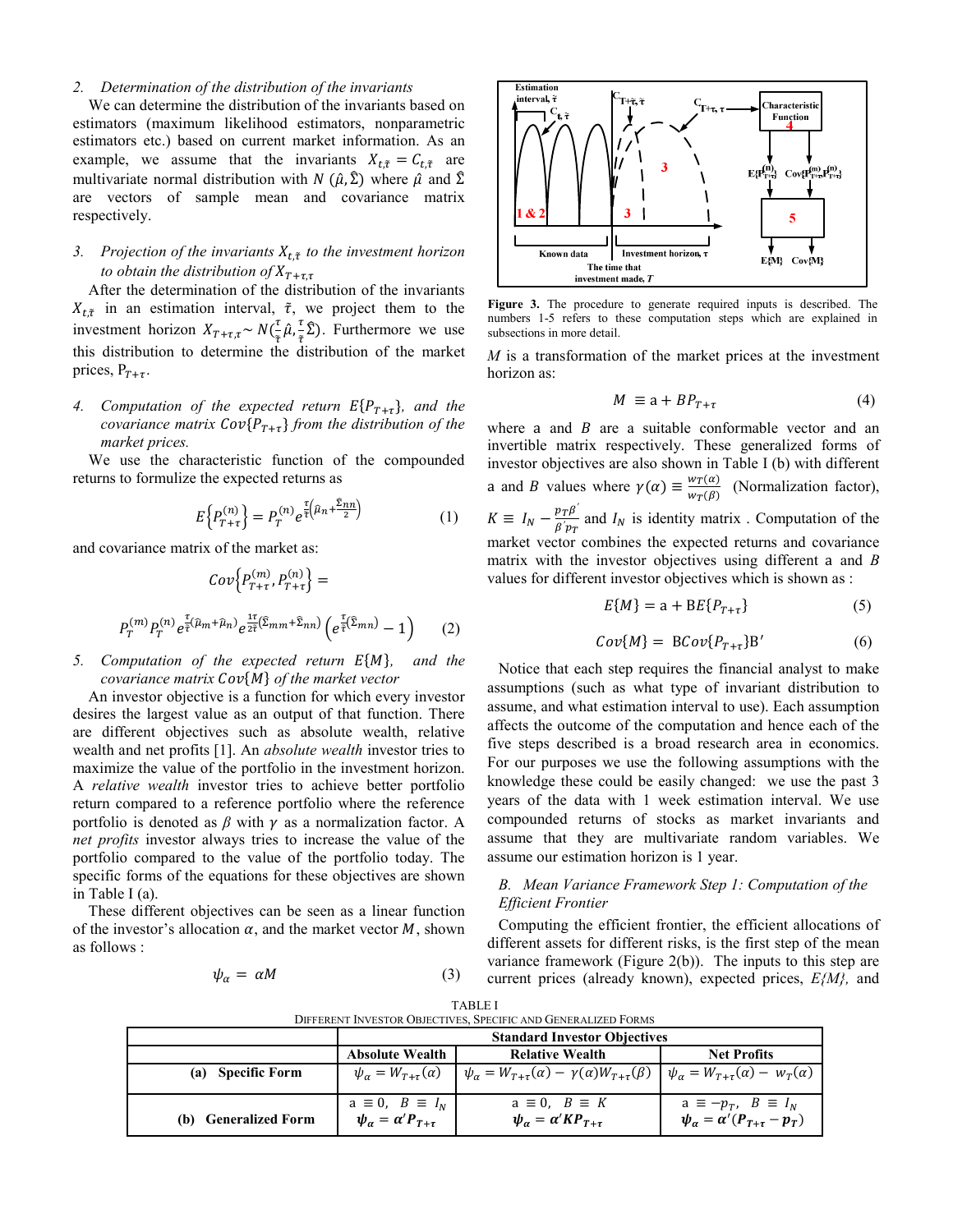expected covariance matrix, *Cov{M},*(which are calculated as described in section II-A), number of portfolios,  $N_p$ , number of securities,  $N_s$  and investor's budget. This step calculates  $N_p$ amount of efficient portfolios. These different portfolios create the curve in Figure 2 (b) which is called the efficient frontier.

Assume an investor who purchases  $\alpha_n$  units of the *n*-th security in a market of *N* securities at time *T* (the time that the investment is made). If  $P_T^{(n)}$  and  $\alpha$  denote the price of the *n*-th security at the time *T* and the allocation at the time the decision is made respectively, the value of the portfolio is calculated as :

$$
W_T(\alpha) \equiv \alpha P_T \tag{7}
$$

However, the market prices of the securities are multivariate random variables at the investment horizon, therefore the portfolio is a random variable which can be seen as :

$$
W_{T+\tau}(\alpha) \equiv \alpha' P_{T+\tau} \tag{8}
$$

where  $\alpha'$  refers to the allocation at the horizon. Because the portfolio's value is a random value since the market prices are unknown, the expected prices at the investment horizon  $E\{P_{T+\tau}\}\$  and the covariance matrix  $Cov\{P_{T+\tau}\}\$  need to be computed and then investor objective function needs to be included to give us  $E\{M\}$  and  $Cov\{M\}$  (These calculations are shown in the previous section). The efficient frontier is then found by maximizing the investor objective value by a constrained variance. This computation can be seen as :

$$
\alpha(v) \equiv \arg \max_{\substack{\alpha \in \mathbb{C} \\ \alpha' \text{Cov}\{M\} \\ \alpha = v}} \alpha' E\{M\} \quad, v \ge 0 \quad (9)
$$

where an investor's objective value and variance is calculated as follows:

$$
E\{\psi_{\alpha}\} = \alpha' E\{M\} \tag{10}
$$

$$
Var{\psi_{\alpha}} = \alpha' Cov{M}{\alpha}
$$
 (11)

With the efficient frontier depending on how much risk an investor wants to face, there is a corresponding expected return. The region which is below the black curve (the shaded region in Figure 2(b)) corresponds to the achievable riskreturn space for the specific frontier which includes at least one portfolio constructible from the investments that has the risk and return corresponding to that point. The upper region is the unachievable risk-return space. The black curve running along the top of the achievable region is the efficient frontier. The portfolios that correspond to points on that curve are optimal according to equation (9).

### *C. Mean Variance Framework Step 2: Computing the Optimal Allocation*

Now that we have generated the inputs for the mean variance framework and used these inputs to compute the

efficient frontier, we have to consider satisfaction indices to determine which 'point' along the efficient frontier represents the optimal allocation for the given investor. The required inputs to this step are the allocations computed in step 1, current prices, number of portfolios,  $N_p$ , number of securities,  $N_{s}$ , number of scenarios,  $N_{m}$ , and investor satisfaction index (as shown in Figure 2 (c)).

The investor objective function produces one value. However this value is random since the market prices at the investment horizon are stochastic and therefore the market vector, *M*, contains random variables. Therefore, using the investor function alone does not allow us to select the optimal allocation because we have no way of determining which random value output is 'better' for the investor than another. Therefore we need to compute the expected value of the investor objective value by introducing satisfaction indices [1]. Satisfaction indices represent all the features of a given allocation with one single number and quantify the investor's satisfaction. Therefore, an investor prefers an allocation to the other if it provides more satisfaction. There are mainly three different classes of indices being used to model the investor's satisfaction: certainty-equivalent, quantile and coherent indices. We use certainty-equivalent indices because they are based on a concave function and promote diversification [1].

Certainty-equivalent indices are represented by the investor's utility function and objective. A *utility function*  $u(\psi)$  is defined for an investor to explain his enjoyment. There are different utility functions which we can use to represent an investor's satisfaction such as exponential, quadratic etc. Even though this function is specific for every investor, it is possible to investigate the most commonly used functions and generalize them [1]. We show these different utility functions in Table II. To generalize the creation of utility functions, we use Hyperbolic Absolute Risk Aversion (HARA) class of utility functions which are specific forms of the Arrow-Pratt risk aversion model and defined in [1, 22] as

$$
A(\psi) \equiv \frac{\psi}{\gamma \psi^2 + \zeta \psi + \eta} \tag{12}
$$

where  $\eta \equiv 0$ . The HARA class of utility functions gives us most of the utility functions by varying the constants,  $\zeta$  and  $\gamma$ as shown in Table II.

 Therefore, an investor compares different allocations using the index of satisfaction and chooses the maximum value as the optimal asset allocation. Computing the optimal allocation is a maximization problem using different market scenarios since market values are uncertain and its analytical solution is not possible in many practical implementations [1]. Therefore approximation methods are employed for finding the best allocation on the efficient frontier. To solve this problem with approximations, a large number of market scenarios are simulated through Monte-Carlo simulations.

| <b>TABLE II</b>                                             |  |
|-------------------------------------------------------------|--|
| <b>DIFFERENT UTILITY FUNCTIONS FOR SATISFACTION INDICES</b> |  |

| <b>Utility Functions</b>                   |                                             |                                               |                                |                              |  |  |  |  |
|--------------------------------------------|---------------------------------------------|-----------------------------------------------|--------------------------------|------------------------------|--|--|--|--|
| <b>Exponential Utility</b>                 | <b>Quadratic Utility</b>                    | <b>Power Utility</b>                          | <b>Logarithmic Utility</b>     | <b>Linear Utility</b>        |  |  |  |  |
| $(\zeta > 0 \text{ and } \gamma \equiv 0)$ | $(\zeta > 0 \text{ and } \gamma \equiv -1)$ | $(\zeta \equiv 0 \text{ and } \gamma \geq 1)$ | $(\lim_{\gamma \to 1} \gamma)$ | $(lim_{\nu\to\infty}\gamma)$ |  |  |  |  |
| $u(\psi) = -e^{-\frac{1}{\zeta}\psi}$      | $u(\psi) = \psi - \frac{1}{2z} \psi^2$      | $u(\psi) = \psi^{1-\frac{1}{\gamma}}$         | $u(\psi) = ln \psi$            | $u(\psi) = \psi$             |  |  |  |  |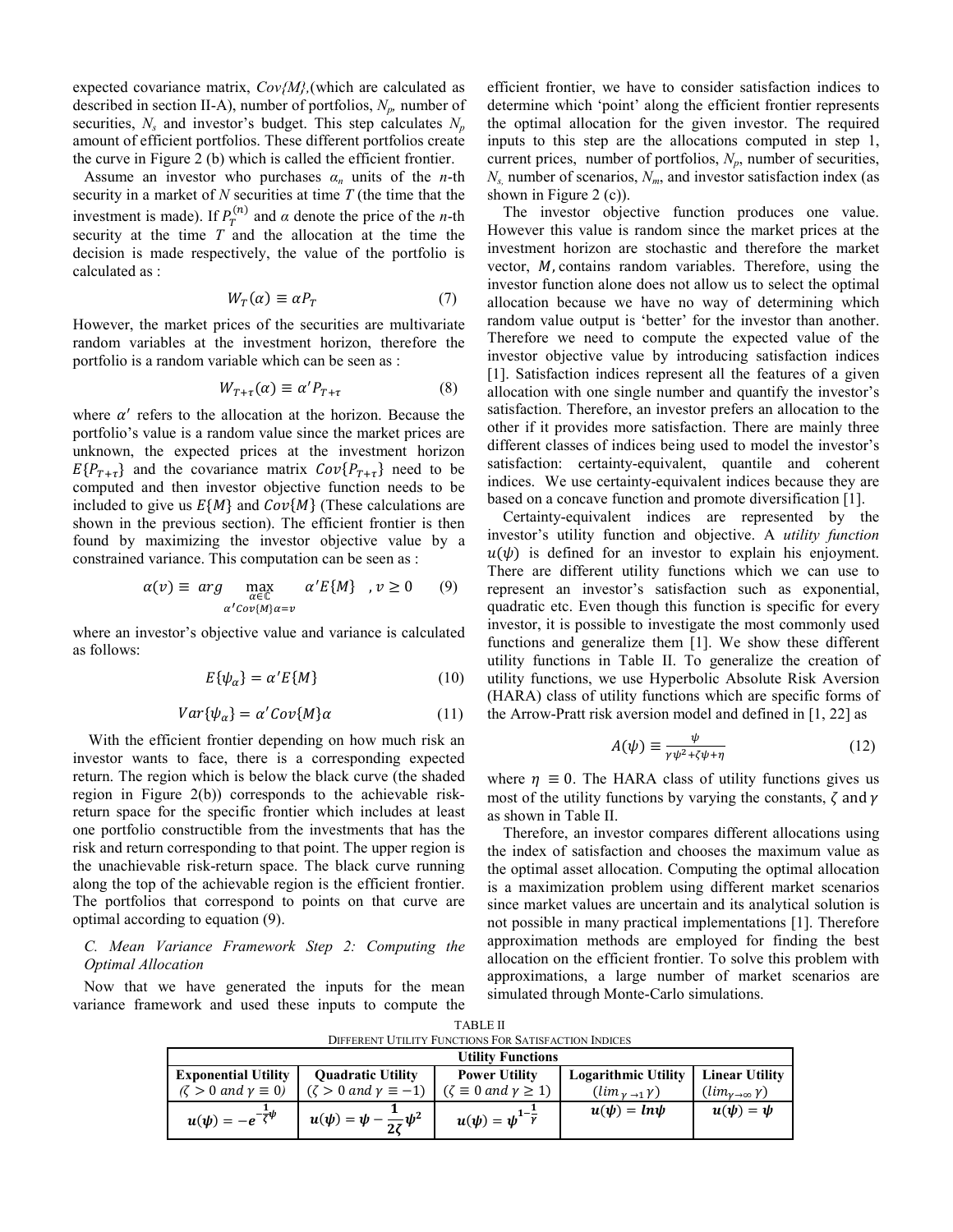#### III. IMPLEMENTATION OF THE MEAN VARIANCE FRAMEWORK

Now that we have described how optimal asset allocation works, we now discuss our proposed implementation of the mean variance framework. We first present a series of figures to provide the motivation for our implementation and determine the bottlenecks of optimal asset allocation. We then describe the proposed architectures and possible ways to benefit from their inherent parallelism.

#### *A. Implementation Motivation*

As previously shown in Figure 1, increasing the number of securities in a portfolio allows the investor to achieve better investment opportunities, thus our goal is to allow for a large number of diversified securities in a portfolio. But how much computation time does increasing the number of securities add to the computation of the optimal asset allocation? To address this question we looked at how varying the number of securities affected the computation time in relation to number of portfolios and number of scenarios, two other important parameters that affect computation time (an increase in the number of portfolios increases the number of points on the efficient frontier and increasing the number of scenarios increases the number of runs of the Monte-Carlo simulation). Figure 4 (a) and (b) compare number of securities,  $N_s$ , versus number of portfolios,  $N_p$ , and number of portfolios,  $N_p$ , versus number of scenarios, *Nm*, respectively. By looking at the slopes of the lines in the figures it can be easily seen that *Ns* dominates computation time (has a steeper slope) over  $N_p$  (a), and  $N_p$  dominates computation time over  $N_m$  (b). These results suggest that the number of securities is the most computationally time sensitive input to the optimal asset allocation problem, thus if a large number of securities are to be allowed as input to the framework, a faster implementation must be developed.

To identify the bottlenecks of the computation of the optimal asset allocation, we look at the runtime of each solution step (**1.** generation of the required inputs, **2.** Step 1 of the mean variance framework, and **3.** Step 2 of the mean variance framework) with respect to varying the number of



**Figure 4.** To determine the computation time of different variables, we compare number of securities,  $N_s$ , versus number of portfolios,  $N_p$ , and number of portfolios, *Np*, versus number of scenarios, *Nm*, respectively. By looking at the slopes of the lines in the figures it can be easily seen that  $N_s$  dominates computation time (has a steeper slope) over  $N_p$  (a),  $N_p$  dominates computation time over *Nm*.



**Figure 5.** Identification of the bottlenecks in the computation of the optimal asset allocation. We run two different test while holding all but one variable constant. We determined that generation of the required input does not consume significant amount of time. On the other hand, step 1 and 2 of the mean variance framework consumes significant amount of time.

securities (Figure 5 (a)) and number of portfolios (Figure 5 (b)). As can be seen from Figure 5 (a), the generation of the required inputs does not consume a significant amount of time, thus it is best to keep this implementation step in software if the computation cannot be parallelized. On the other hand, step 1 and 2 of the mean-variance framework consume a significant amount of time providing the motivation for an alternative implementation. It is also important to note there is a cutoff point between step 1 and 2, showing that the computational time for step 1 becomes more significant after 60 securities. In (b), we only compare step 1 and 2 for different number of portfolios (because we already determine that the computational time for the generation of required steps is not significant), and we conclude that most time consuming part is step 1.

#### *B. Hardware/Software Interface*

As determined in section III-A, Step 1 and Step 2 of the mean variance framework are the bottlenecks for computing the optimal asset allocation. FPGA implementations can provide a substantial performance improvement for processes that can be easily parallelized. Fortunately, finding the maximum return for different risk values to create the efficient frontier (Step 1) and implementing Monte-Carlo simulations to apply different market scenarios (Step 2) can be easily parallelized making them good candidates for hardware implementations. Although the generation of required inputs is not a bottleneck for optimal asset allocation, further performance improvement can be gained by implementing phase 5 of this step (computation of  $E\{M\}$  and  $Cov\{M\}$ ) which includes parallizable matrix computations in hardware. Thus, our implementation combines software (a Host PC) to compute phases 1-4 of the generation of required inputs and hardware (FPGA) to compute phase 5 of the generation of required inputs and step 1 and step 2 of the mean variance framework to obtain maximal performance gain.

Because our implementation combines hardware and software, we must pay particular attention to the hardware/software interface, especially to the data that needs to be transferred, to insure we do not lose the performance gain we added through the hardware software separation. The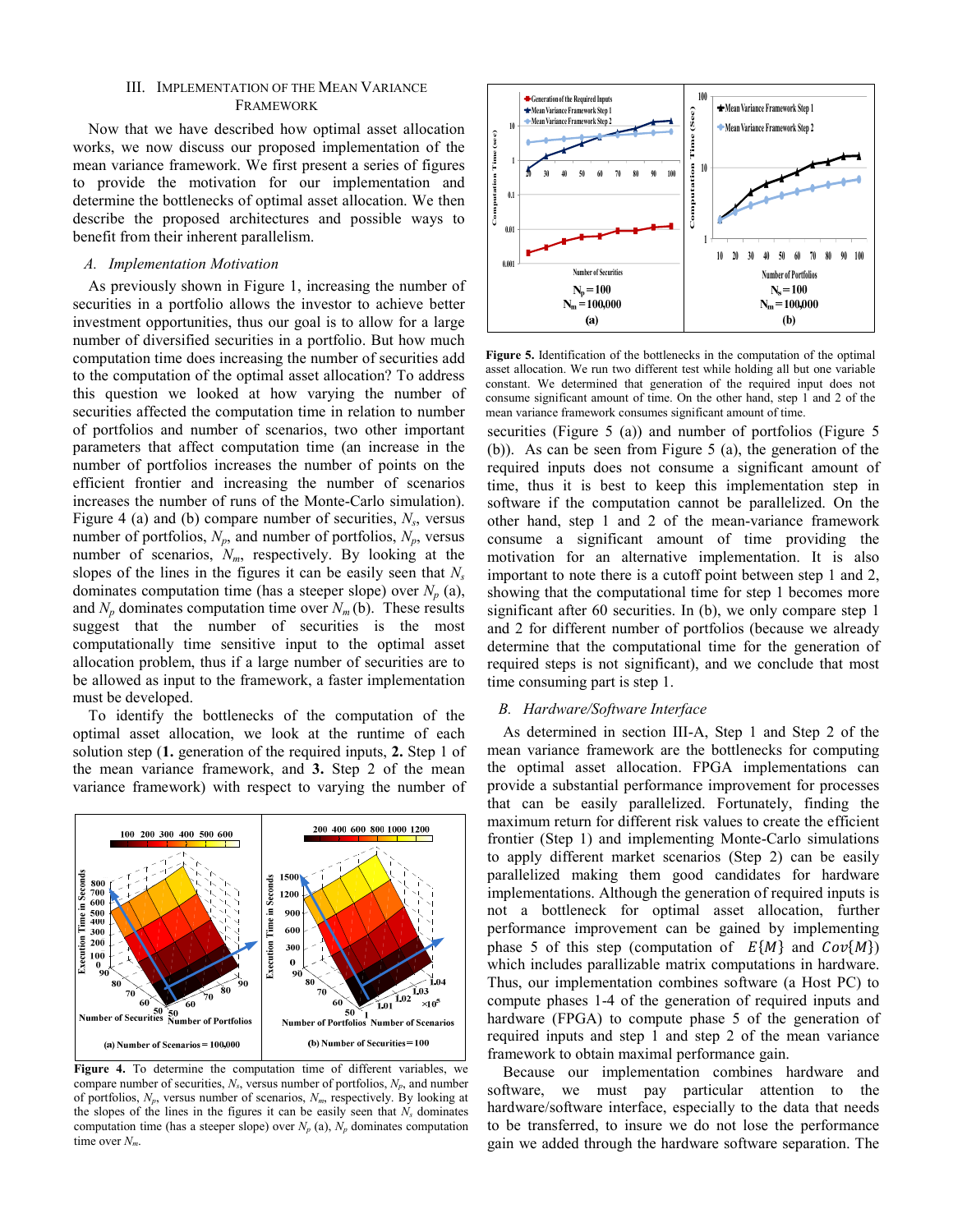information that needs to be transferred between the software and hardware are current prices, expected prices, and expected covariances which are of the dimensions  $N_s \times I$ ,  $N_s \times I$  and  $N_s$  $\times N_s$  respectively. In the following subsections, we present our architectural design and parallelization possibilities for the generation of the required inputs phase 5, mean variance framework step 1 and 2.

# *C. Generation of Required Inputs – Phase 5*

We implement "*Market Vectors Calculator IP Core*" for the calculation of phase 5 in the generation of the required inputs (Figure 6 (a)). This IP Core can compute three different objectives: absolute wealth, relative wealth and net profits or any combination of these which are described in subsection II-A. This IP Core includes the *K building block* which computes the constant matrix *K* and used if the investor's objective is relative wealth. The required inputs to this hardware are current prices,  $P_T$ , reference allocation,  $\beta'$ , identity matrix,  $I_N$ , and expected returns,  $P_{T+\tau}$ . We use two control inputs: *cntrl\_a* and *cntrl\_b* to select the desired investor profile. These control relationships are described as:

|                           | <b>Control Inputs</b> |                 |  |
|---------------------------|-----------------------|-----------------|--|
| <b>Investor Objective</b> |                       | cntrl a cntrl b |  |
| Absolute Wealth           | 0                     |                 |  |
| Relative Wealth           |                       | $\mathbf{0}$    |  |
| Net Profits               | 0                     |                 |  |

After these control units are given, *E{M},* the market vectors at the investment horizon, is calculated. Figure 6 (b) shows how the *Market Vectors Calculator IP Core* can be easily parallelized.  $Cov\{M\}$ , computed by equation (6) is only needed when the investor objective is relative wealth. Because it also includes many matrix multiplications and accumulations, a similar parallelized hardware can be implemented.

### *D. Hardware Architecture for Mean Variance Framework Step 1*

Mean variance framework step 1 is a constrained maximization problem which is shown in equation (9). This step receives market vectors,  $E\{M\}$  and  $Cov\{M\}$  as inputs and maximizes the expected return for a specific standard



**Figure 7.** Parallel optimum allocation calculator IP Cores.

deviation (risk) to find the efficient portfolio. This maximization problem needs to be solved for different risks number of portfolios,  $N_p$ , times. A simple example of this maximization problem can be seen as:

$$
\alpha(v) \equiv \arg \max_{\alpha' \text{Cov}\{M\} \alpha = v} \alpha' E\{M\} \quad, v \ge 0 \quad (13)
$$

where two possibly important constraints: the budget of the investor and  $\sum_{i=1}^{N_s} a_i = 1$  are not added the for ease of understanding.

 A popular approach to solve constrained maximization problems is to use the *Lagrangian multiplier method* [23] which introduces an additional variable,  $\lambda$ , to equalize the number of equations and number of unknowns. The equations for the solution of the equation (13) for 2 securities can be seen as:

$$
\mathcal{L} = a'E\{M\} + \lambda(\nu - \alpha' \text{Cov}\{M\}\alpha) \tag{14}
$$

$$
\mathcal{L} = [a_1 \ a_2] \begin{bmatrix} P_1 \\ P_2 \end{bmatrix} + \lambda (v - [a_1 \ a_2] \begin{bmatrix} Cov_{11} & Cov_{12} \\ Cov_{21} & Cov_{22} \end{bmatrix} \begin{bmatrix} a_1 \\ a_2 \end{bmatrix}) (15)
$$

$$
\frac{\partial \mathcal{L}}{\partial a_1} = P_1 - \lambda [2a_1 Cov_{11} + a_2 (Cov_{21} + Cov_{12})] = 0 (16)
$$

$$
\frac{\partial \mathcal{L}}{\partial a_2} = P_2 - \lambda [2a_2 Cov_{22} + a_1 (Cov_{21} + Cov_{12})] = 0 (17)
$$

$$
\frac{\partial \mathcal{L}}{\partial \lambda} = a_1^2 Cov_{11} + a_1 a_2 (Cov_{21} + Cov_{12}) + a_2^2 Cov_{22} = v (18)
$$

By solving three equations for three unknowns,  $a_1$ ,  $a_2$ ,  $\lambda$ ,



Figure 6. Parameterizable hardware architecture for the generation of the required inputs – phase 5. Two different architectures are presented as serial and fully parallel. As can be seen from the parallel architecture, phase 5 has very high potential for the parallel implementation, therefore a good candidate for decreasing the computational time of the optimal asset allocation.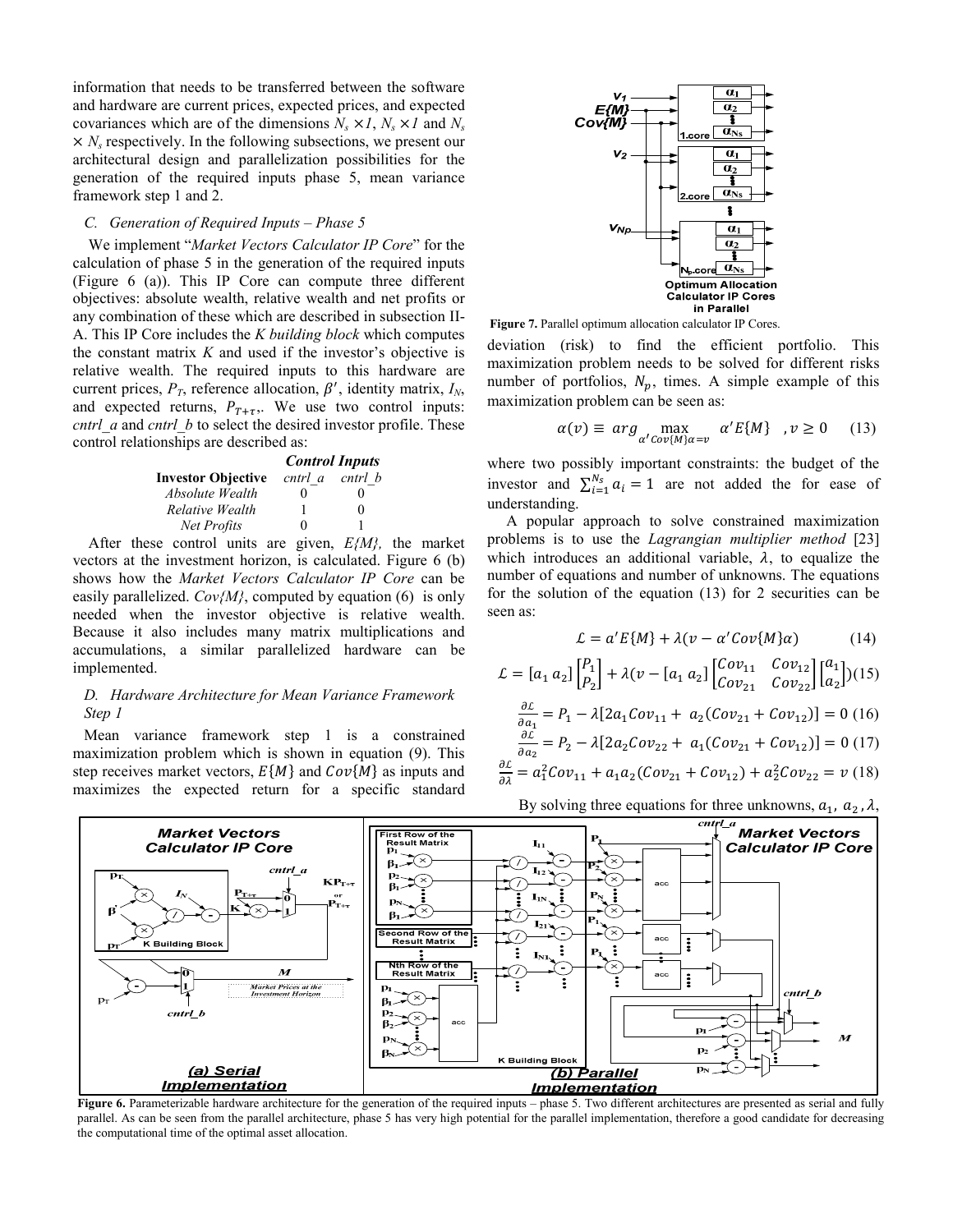one can derive the optimal  $\alpha_1$  and  $\alpha_2$  values where calculation of these values can be written as functions of the known constants such as  $v$  (*Risk*),  $P_1$  and  $Cov_{22}$ . A number of securities,  $N_s$ , amount of functions need to be computed for determination of the efficient allocation for a given risk. These equations will be the same for different risks and hence can be easily parallelized (as shown in Figure 7). There are different  $\alpha$  calculator blocks in every core. This core can be used serially by applying different variances as inputs or can be parallelized since the equations these cores include are the same.

## *E. Hardware Architecture for Mean Variance Framework Step 2*

After computing the efficient frontier, we determine the highest utility allocation (optimal allocation) among these different allocations using satisfaction indices. Computing the optimal allocation is a maximization problem by simulating a large amount of market scenarios through Monte-Carlo simulations. The *Satisfaction Function Calculator IP core* (Figure 8 (a)) has required inputs of the investor objective function values  $\psi$ , and the constants  $\zeta$  and  $\gamma$  which are defined in equation (12). The *Satisfaction Function Calculator IP core* can evaluate linear, logarithmic, exponential, quadratic, and power utility functions. The control input, *cntrl\_c*, defines which utility to use.

For the determination of the highest utility allocation, the *Monte-Carlo block* and the *Utility Calculation Block* (as part of the Satisfaction Function Calculator block) are run number of simulations, *Nm*, times. The whole *Satisfaction Function Calculator IP core* is then run number of portfolios,  $N_p$ , times. Therefore, the *Monte-Carlo block*, *Utility Calculation Block*, and *Satisfaction Function Calculator IP core* can be easily parallelized a maximum of  $N_m$ ,  $N_m$  and  $N_p$  times respectively as shown in Figure 8 (b).

#### IV. RESULTS

In this section, we investigate potential speed-ups for the mean variance framework using simulations of the hardware architectures we described in Section III. We concentrate on "Generation of the required inputs – Phase 5" and "the mean variance framework – step 2." We consider serial and different level of parallel implementations of these steps and compare our results with a software implementation running on two 2.4 Ghz Pentium-4 CPUs (every test is run 1000 times and average runtime is presented). We use 32 bit fixed-point arithmetic for our implementations and assume that our clock frequency achieves 200 MHz. The complexity of the mean variance framework step 1 increases dramatically with increased securities, and hence its potential runtime cannot be determined until we investigate alternative parallelism methods (such as employing Monte-Carlo simulations) and hence is not presented.

As can be seen from Figure 6, the market vector calculator IP Core can be implemented with different levels of parallelism levels where we are bound by hardware resources rather than by the parallelism that this step offers. The *serial implementation* of this step (no parallelism exploited) performs poorly compared to the software implementation. The *parallel implementation* uses a reasonable parallelism level by employing *Ns* number of arithmetic resources in parallel: for 50 securities there are 50 multipliers, dividers, subtractors etc. This level of parallelism achieves a potential performance ratio between  $6 \times$  and  $9.6 \times$  compared to the software implementation. A *fully parallel implementation* which might not be realistic due to hardware limitations, presents a best potential bound offering a performance ratio  $629 \times$  (for 50 securities). This comparison is shown in Figure 9 (a).

We investigate the difference in timing for mean variance framework step 2 in Figure 9(b). We use 100,000 scenarios,  $N_m$ , for Monte-Carlo simulations and 50 portfolios,  $N_p$ , to evaluate. We present two parallel architectures, parallel 1 employs 10 Satisfaction Function Calculator blocks where each consists of 1 Monte-Carlo block with 10 multipliers and 10 Utility Function Calculator blocks. Parallel 2 employs 10 Satisfaction Function Calculator blocks where each consists of 1 Monte-Carlo block with 20 multipliers and 20 Utility Function Calculator blocks. Parallel 1 and Parallel 2 offer a potential performance ratio between  $151 \times$  and  $221 \times$  and between  $302 \times$  and  $442 \times$ .

As can be seen from the potential performance ratios, both "Generation of the required inputs – phase 5" and "mean variance framework – step 2" offer significant speed-up when parallelized and implemented in hardware.



**Figure 8.** Parallel parameterizable hardware architecture for the mean variance framework step 2. The *Monte-Carlo block*, *Utility Calculation Block*, and *Satisfaction Function Calculator IP core* can be easily parallelized a maximum of *Nm*, *Nm* and *Np* times respectively.